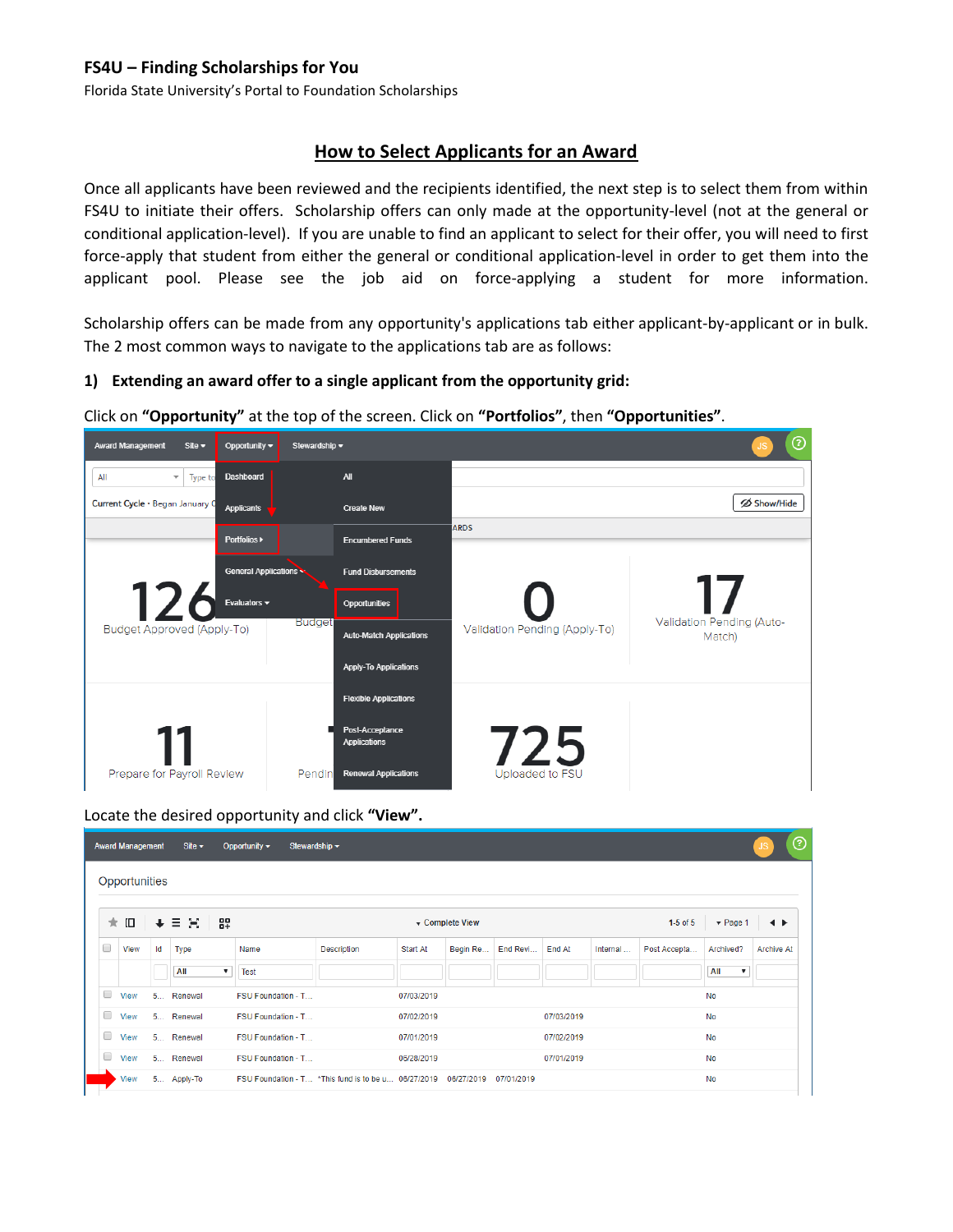Florida State University's Portal to Foundation Scholarships

#### Select the **"Applications"** tab.

| <b>Award Management</b><br>Site $\blacktriangleright$                                                  | Stewardship -<br>Opportunity $\blacktriangledown$ |                |           |                |                     |                |           | ⊙                                    |
|--------------------------------------------------------------------------------------------------------|---------------------------------------------------|----------------|-----------|----------------|---------------------|----------------|-----------|--------------------------------------|
|                                                                                                        |                                                   | <b>Details</b> | Questions | Qualifications | <b>Applications</b> | Communications | ▼ Reviews | $\blacktriangledown$ Post-Acceptance |
| <b>FSU Foundation - Test Fund</b><br>國<br>* Aid Year 2019   Published 46 days ago   Imports are active |                                                   |                |           |                |                     |                |           | History<br><b>Notes</b>              |
| <b>Basic Information</b>                                                                               |                                                   |                |           |                |                     |                |           |                                      |
|                                                                                                        | Name FSU Foundation - Test Fund                   |                |           |                |                     |                |           |                                      |
|                                                                                                        | <b>Fund Code</b> None Given                       |                |           |                |                     |                |           |                                      |
| <b>Auxiliary Fund Code</b> None Given<br>For accounting purposes, et al.                               |                                                   |                |           |                |                     |                |           |                                      |
|                                                                                                        | Project ID None Given                             |                |           |                |                     |                |           |                                      |
|                                                                                                        | <b>Donor</b> None Given                           |                |           |                |                     |                |           |                                      |

**2) Extending an award offer to a single applicant from the portfolio list:**

 $\odot$ Stewardship = Award Management Site  $\star$ Opportunity <del>v</del>  $\blacktriangledown$  Type to  $\mathsf{All}$  $\mathsf{All}$ Dashboard Current Cycle . Began January 0 Show/Hide Applicants **Create New** ARDS Portfolios > **Encumbered Funds** General Applications v **Fund Disbursements** Evaluators  $\overline{\phantom{a}}$ Opportunities Validation Pending (Auto-**Budge** Budget Approved (Apply-To) Validation Pending (Apply-To) **Auto-Match Applications** Match) **Apply-To Applications Flexible Applications** Post-Acceptance **Applications** Prepare for Payroll Review Pendin **Renewal Applications** Uploaded to

Click on **"Opportunity"** at the top of the screen. Click on **"Portfolios"**, then **"All"**.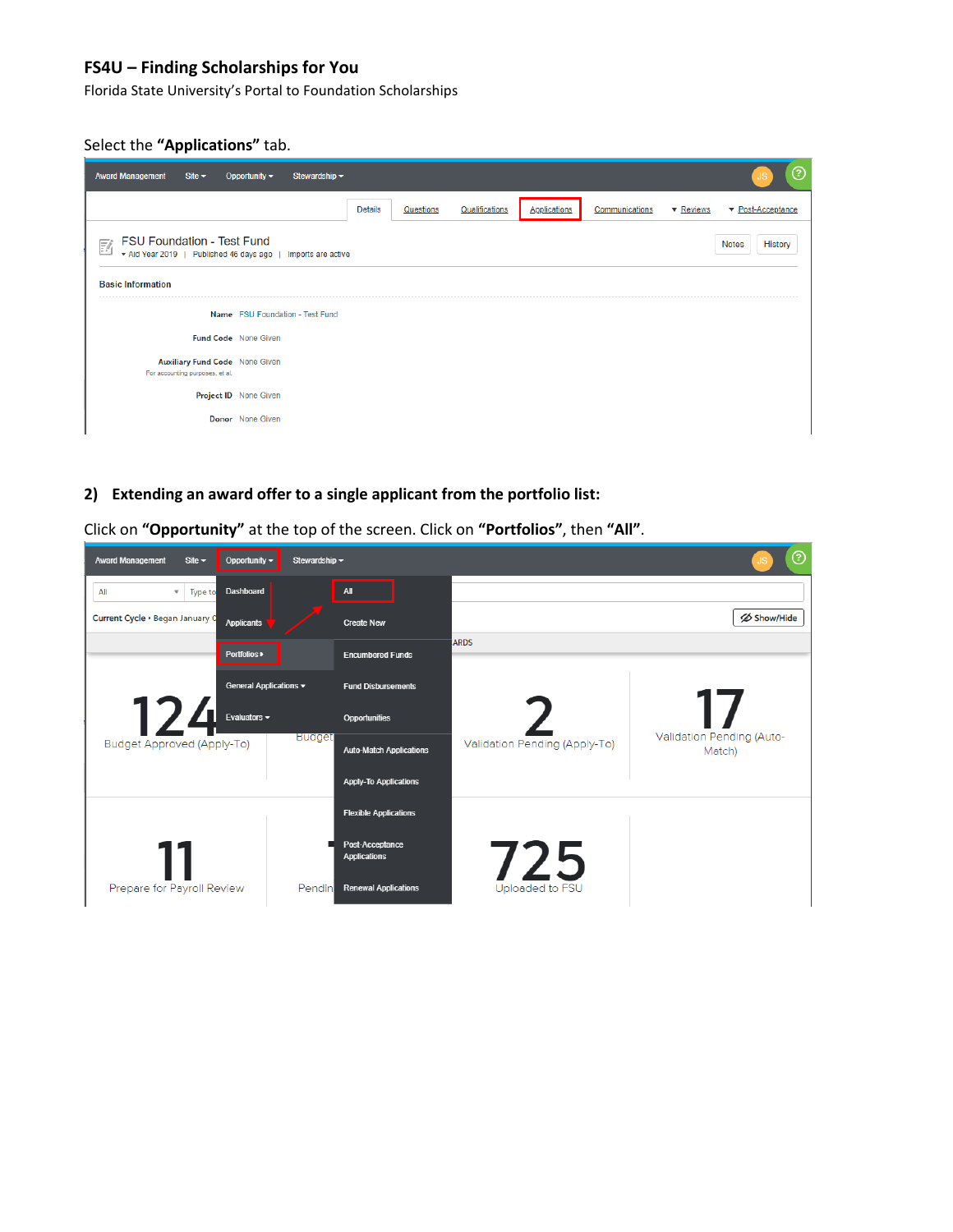Florida State University's Portal to Foundation Scholarships

Click on **"4 Applications"** link.

|             | <b>Award Management</b><br>Site $\blacktriangleright$         | Opportunity $\blacktriangledown$<br>Stewardship - |        |                                           |                                                                         | ဨ |
|-------------|---------------------------------------------------------------|---------------------------------------------------|--------|-------------------------------------------|-------------------------------------------------------------------------|---|
| <b>Test</b> |                                                               |                                                   | Search |                                           | <b>Show Filters</b>                                                     |   |
|             |                                                               |                                                   |        |                                           | 8 Portfolios . Keywords: Test . Statuses: Not Archived . Remove Filters |   |
|             | <b>FSU Foundation - Test Fund</b><br><b>Portfolio Details</b> |                                                   |        | Donor:<br>None Given                      | Renews 4 times<br><b>Future Renewal Details</b>                         |   |
| ୍ଧ          | Aid Year 2019<br>Renewal                                      | Published<br><b>Disburses Automatically</b>       |        | Deadline: No Date Given<br>0 Applications |                                                                         |   |
| ୍ଧ          | Aid Year 2019<br>Renewal                                      | Ended<br><b>Disburses Automatically</b>           |        | Deadline: 07/03/2019<br>0 Applications    |                                                                         |   |
| ୍ଧ          | Aid Year 2019<br>Renewal                                      | Ended<br><b>Disburses Automatically</b>           |        | Deadline: 07/02/2019<br>0 Applications    |                                                                         |   |
| ୍ର          | Aid Year 2019<br>Renewal                                      | Ended<br><b>Disburses Automatically</b>           |        | Deadline: 07/01/2019<br>0 Applications    |                                                                         |   |
| 巨           | Aid Year 2019<br>Apply-To                                     | Published<br>1 Question . 0 Qualification Groups  |        | Deadline: No Date Given<br>4 Applications | 10 Awards<br>\$100.00 Total                                             |   |

*Note: This number (the number 4 in this scenario) will vary for each opportunity.*

**The following steps will now be the same no matter how you arrived at the applicant grid:**

Locate the applicant to whom you wish to make an offer and select the **"Checkbox"**.

|        |         | <b>Award Management</b> | $Site -$                                                                   | Opportunity $\blacktriangledown$ | Stewardship -      |                |                                         |                      |                                                 |         |                |                                         | JS.               | $^{\circ}$   |
|--------|---------|-------------------------|----------------------------------------------------------------------------|----------------------------------|--------------------|----------------|-----------------------------------------|----------------------|-------------------------------------------------|---------|----------------|-----------------------------------------|-------------------|--------------|
|        |         |                         |                                                                            |                                  |                    | <b>Details</b> | Questions                               | Qualifications       | Applications                                    |         | Communications | ▼ Reviews                               | ▼ Post-Acceptance |              |
| 國      |         |                         | <b>FSU Foundation - Test Fund</b><br>Aid Year 2019   Published 46 days ago |                                  | Imports are active |                |                                         |                      |                                                 |         | <b>Notes</b>   | History                                 | Award Mode        |              |
|        |         |                         | Begin typing to search by name, email address, or user ID                  |                                  |                    |                |                                         |                      |                                                 |         |                |                                         |                   |              |
|        |         |                         |                                                                            |                                  |                    |                |                                         |                      |                                                 |         |                |                                         |                   |              |
| ★      |         | $\ddotmark$             |                                                                            |                                  |                    |                |                                         | ▼ Complete View      |                                                 |         |                | 1-4 of 4<br>$\blacktriangledown$ Page 1 | $\rightarrow$     |              |
| □      | 吅<br>Id | View                    | 89<br>目覚<br><b>Award Mode</b>                                              | Category                         | Categori           | Applied On     | <b>Primary Email</b>                    | <b>Email Aliases</b> | Name                                            | Opportu | Reviewe        | <b>Award Period</b>                     | Amount            |              |
|        |         |                         |                                                                            | All<br>$\boldsymbol{\mathrm{v}}$ |                    |                |                                         |                      |                                                 |         |                | All<br>7                                |                   |              |
| □      |         | 4 View                  | <b>Award Mode</b>                                                          | Submitted                        | 07/02/2019         | 07/02/2019     | wtm16b@my.fs wtm16b@my.fs Will Marsh    |                      |                                                 |         |                |                                         | \$0.00            | $\Omega$     |
| $\Box$ |         | 4 View                  | <b>Award Mode</b>                                                          | Accepted                         | 07/10/2019         | 07/01/2019     |                                         |                      | jt10f@my.fsu.edu_jt10f@my.fsu.e Jacqueline Torr |         |                |                                         | \$10.00           | 0            |
|        |         | $\blacksquare$ 4 View   | <b>Award Mode</b>                                                          | System A                         | 07/29/2019         | 07/01/2019     | aad14d@my.fs aad14d@my.fs Allyn Dunstan |                      |                                                 | 84.62   | 84.62          | <b>Fall 2019</b>                        | \$10.00           | $\mathbf{0}$ |

*Note: You can search for the applicants using any one of the blank boxes just below the column headers. Name, Primary Email, EMPLID are all available to search from.*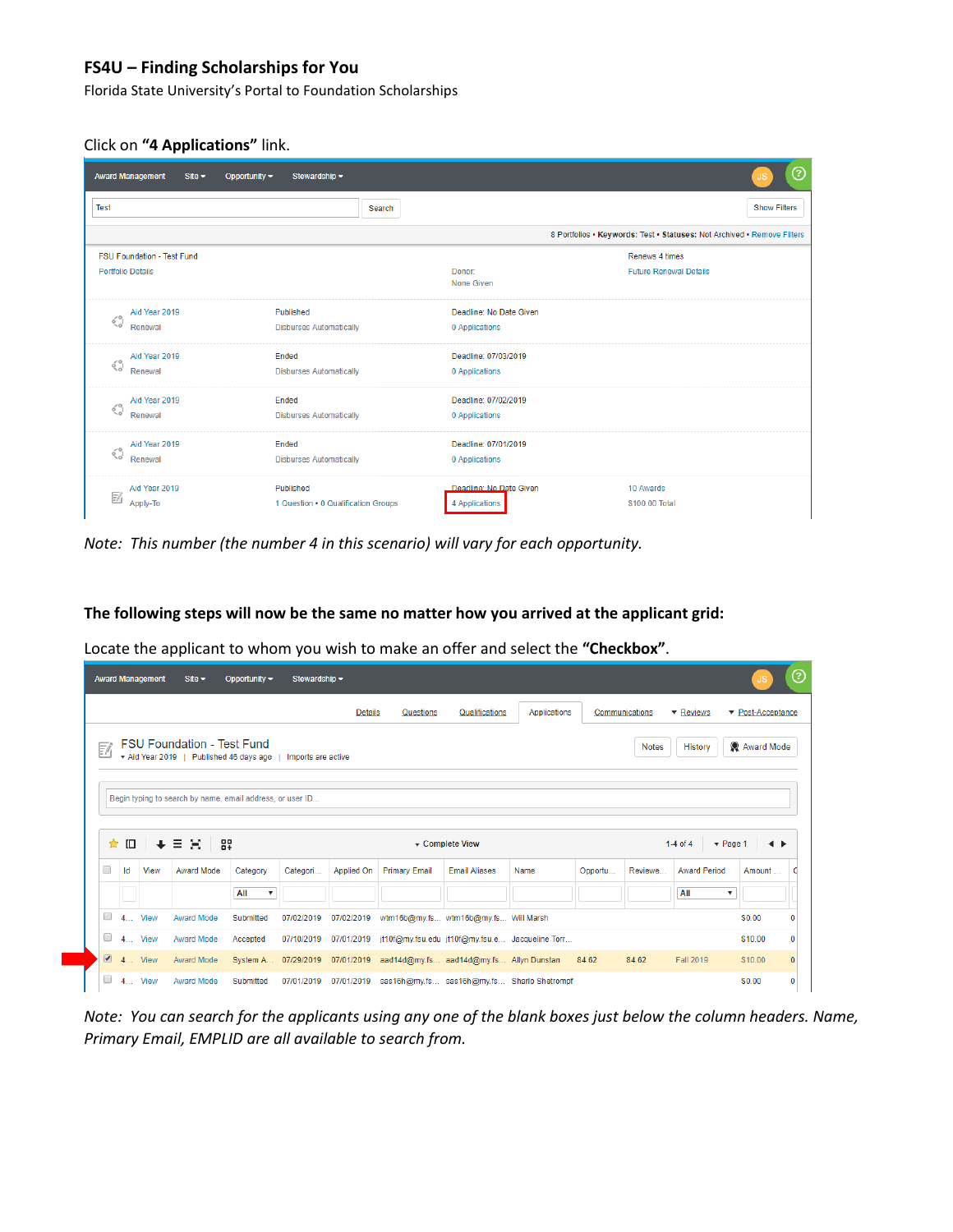Florida State University's Portal to Foundation Scholarships

|  |                       |                   |           |  | At the bottom left of the applicant grid, click "Act on Selected" and then "Categorize" from the drop-down. |       |       |                  |         |              |
|--|-----------------------|-------------------|-----------|--|-------------------------------------------------------------------------------------------------------------|-------|-------|------------------|---------|--------------|
|  | $\blacksquare$ 4 View | Award Mode        |           |  | System A 07/29/2019 07/01/2019 aad14d@my.fs aad14d@my.fs Allyn Dunstan                                      | 84.62 | 84.62 | <b>Fall 2019</b> | \$10.00 | $\mathbf{0}$ |
|  | $\Box$ 4 View         | <b>Award Mode</b> | Submitted |  | 07/01/2019  07/01/2019  sas16h@my.fs  sas16h@my.fs  Sharlo Shetrompf                                        |       |       |                  | \$0.00  | $\bf{0}$     |
|  |                       |                   |           |  |                                                                                                             |       |       |                  |         |              |
|  |                       |                   |           |  |                                                                                                             |       |       |                  |         |              |
|  |                       |                   |           |  |                                                                                                             |       |       |                  |         |              |
|  |                       |                   |           |  |                                                                                                             |       |       |                  |         |              |
|  |                       |                   |           |  |                                                                                                             |       |       |                  |         |              |
|  |                       |                   |           |  |                                                                                                             |       |       |                  |         |              |
|  |                       |                   |           |  |                                                                                                             |       |       |                  |         |              |
|  |                       |                   |           |  |                                                                                                             |       |       |                  |         |              |
|  |                       |                   |           |  |                                                                                                             |       |       |                  |         |              |
|  |                       |                   |           |  |                                                                                                             |       |       |                  |         |              |
|  |                       |                   |           |  |                                                                                                             |       |       |                  |         |              |
|  | <b>Email Users</b>    |                   |           |  |                                                                                                             |       |       |                  |         |              |

# Select the **"Ready for Approval"** category.

Categorize Act on Selected

|                   | <b>Categorize Selected</b> | ×              |
|-------------------|----------------------------|----------------|
|                   | <b>Choose a Category</b>   |                |
|                   | Submitted                  | ┻              |
|                   |                            | Q              |
|                   | <b>System</b>              |                |
| te :              | Submitted                  |                |
| drh <sub>18</sub> | <b>Drafted</b>             | $\overline{0}$ |
| ml18b             | <b>Custom</b>              | $\circ$        |
| kgh17             | Not Selected               | $\overline{0}$ |
| cjg17             | Ready For Approval         | $\circ$        |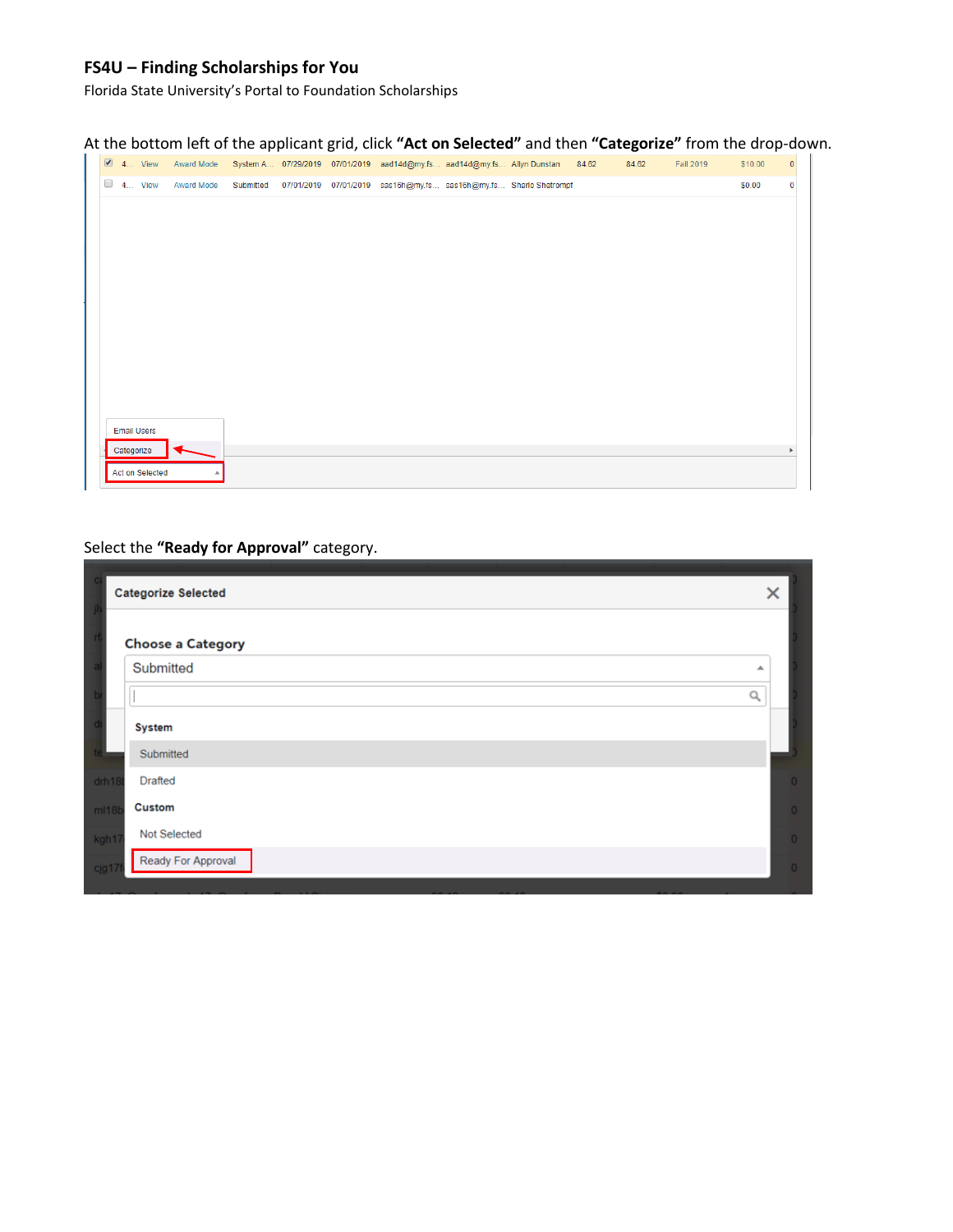Florida State University's Portal to Foundation Scholarships

Additional information will be revealed. Please keep reading below for definitions.

| <b>Categorize Selected</b>                           |                      |                                                      | ×                       |
|------------------------------------------------------|----------------------|------------------------------------------------------|-------------------------|
| <b>Choose a Category</b>                             |                      |                                                      |                         |
| Ready For Approval                                   |                      |                                                      | ▼                       |
| <b>Update Amount</b>                                 |                      |                                                      |                         |
| Suggested: \$10.00                                   |                      |                                                      | $\hat{\mathbb{I}}$      |
| <b>Award Period</b><br>Choose an Award Period        |                      |                                                      | $\overline{\mathbf{v}}$ |
| <b>Initial Opportunity Fund Information</b>          |                      | <b>Award Information</b>                             |                         |
| <b>Opportunity Amount</b><br><b>Committed Amount</b> | \$100.00<br>(\$0.00) | <b>Opportunity Awards</b><br><b>Committed Awards</b> | 10<br>(0)               |
| <b>Total Remaining Amount</b>                        | \$100.00             | <b>Total Remaining Awards</b>                        | 10                      |
|                                                      |                      |                                                      | Categorize              |

**Initial Opportunity Fund Information:** Based on the pre-set Total Award Amount for the opportunity, this area informs administrators of how much funding remains available. If this section is \$0, you can submit a list of your scholarships, along with the \$ amount and # amount, to th[e FS4U@foundation.fsu.edu](mailto:FS4U@foundation.fsu.edu) help desk, and Foundation staff will update your opportunities. This section does not link to spendable cash balances and should only be used to budget your upcoming scholarships. It is also not required to be provided in order to issue an award. If you choose not to utilize this section of the system and this section is blank when attempting to move forward, administrators may encounter an "overextended funds" warning message that can be ignored. You should always consult your available balance reports to determine how much cash is available.

**Award Information:** Based on the pre-set Total Award Amount for the opportunity, this area informs administrators of how many awards remain available. The same information above applies here.

You may also see the following warning message in red when filling in the Update Amount field depending on the minimum and maximum award amounts you have set at the portfolio level: "Amount must be greater than or equal to \$X,XXX and less than or equal to \$X,XXX". If you are trying to enter an amount that is less than the minimum amount set or greater than the maximum amount set, you will not be able to complete the action. Please note, many of you are not using these fields and will not experience this warning; however, it is there as a tool to use. If you would like add minimum and maximum amounts or make any changes to established ranges, please submit a list of your scholarships, along with the minimum and maximum \$ amounts, to the [FS4U@foundation.fsu.edu](mailto:FS4U@foundation.fsu.edu) help desk, and Foundation staff will update your opportunities.